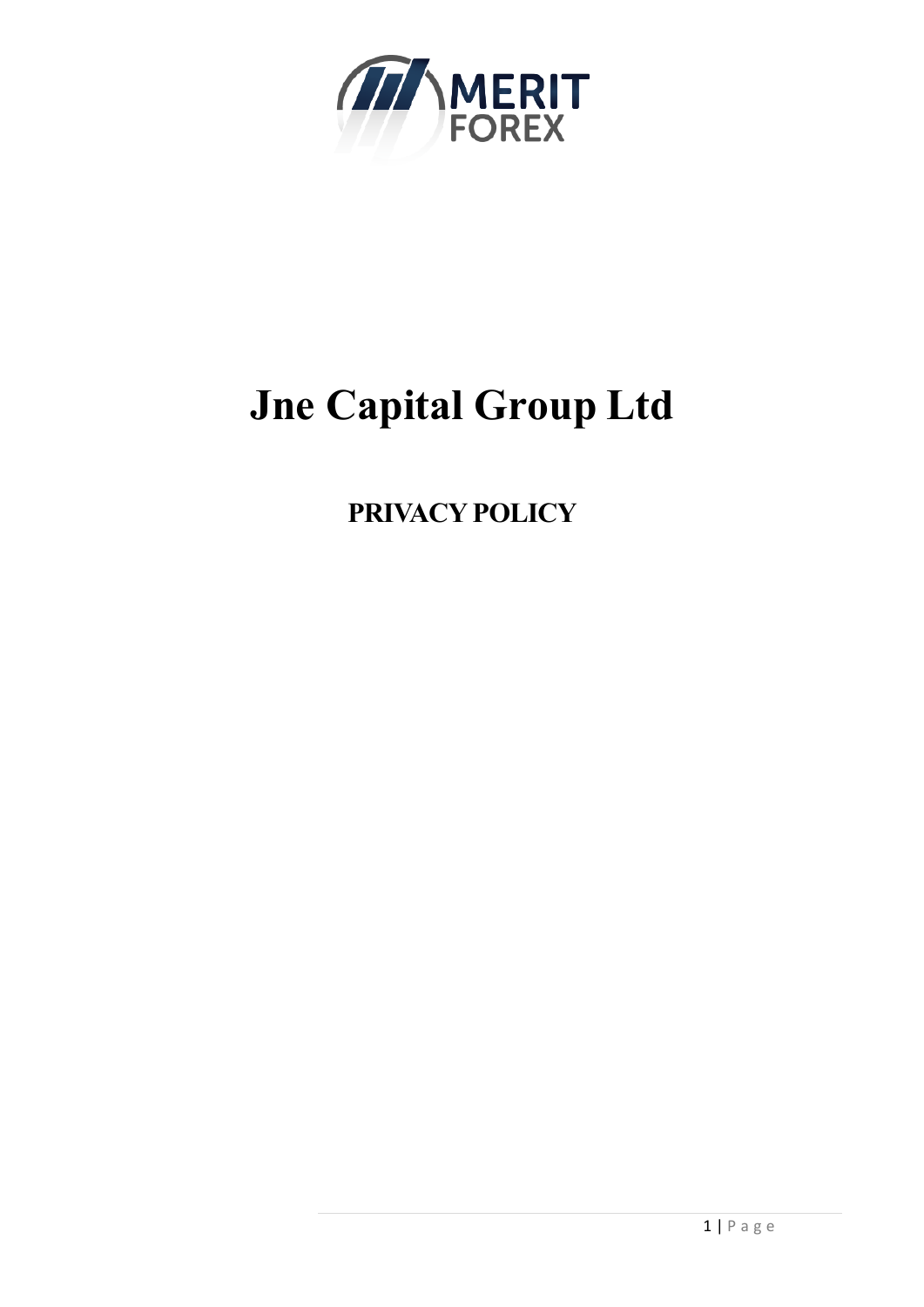

# Contents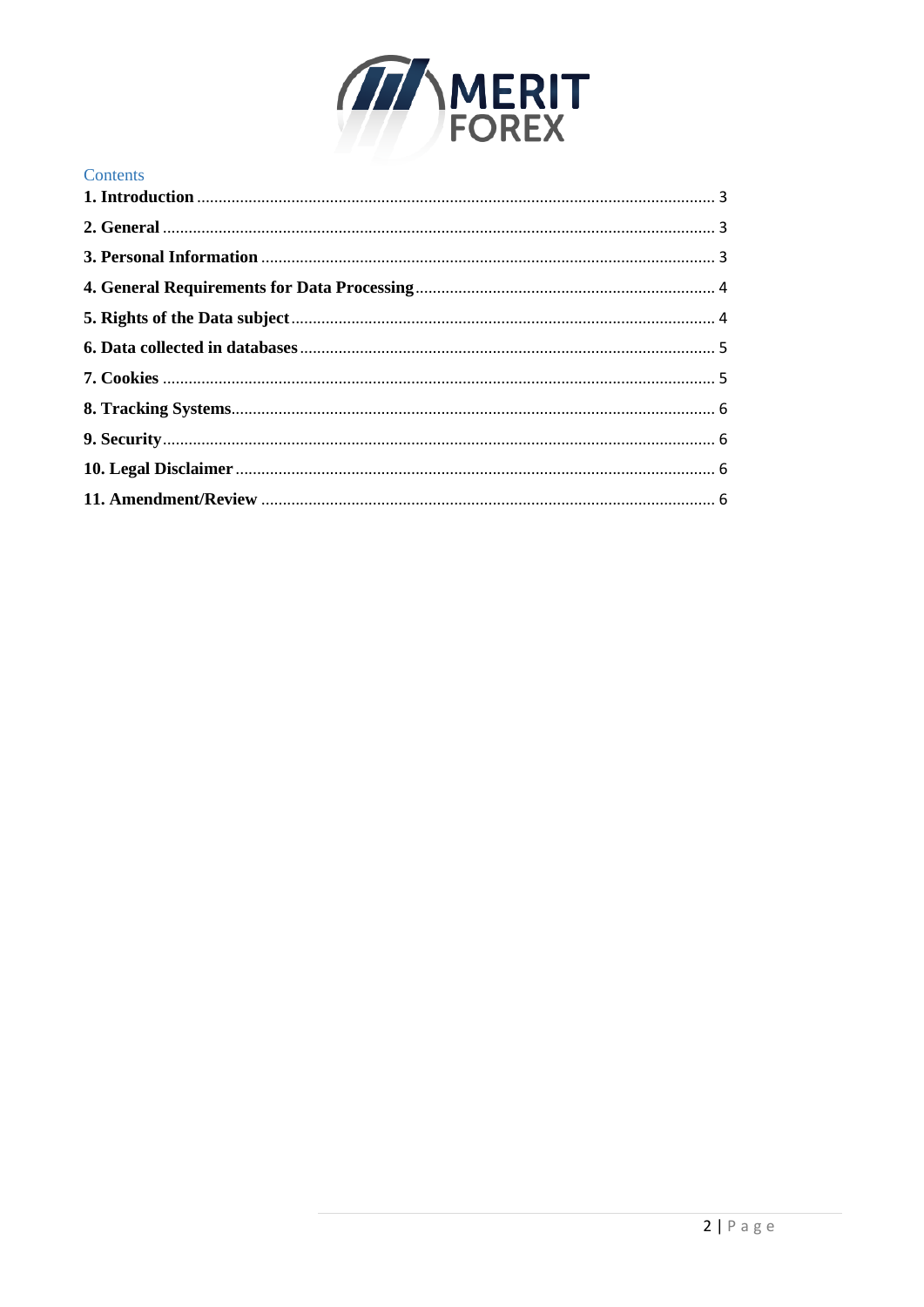

# <span id="page-2-0"></span>**1. Introduction**

Jne Capital Group Ltd is a company incorporated in Vanuatu Republic under registration no. 14787 having its registered address situated at PO Box 1276 Port Villa Vanuatu Republic of Vanuatu (hereinafter, the "**Company**").

The Company is an investment firm operating as an international foreign exchange broker under the provision of the applicable law.

# <span id="page-2-1"></span>**2. General**

The Company commits not to disclose to a third party, any of its Clients' confidential information unless required to do so by any authority of a competent jurisdiction; such disclosure shall occur on a 'need-to-know' basis, unless otherwise instructed by such an authority. Under such circumstances, the Company shall expressly inform the third party regarding the confidential nature of the information.

Any personal information is treated as confidential and may be shared only within the Company, by its employees and affiliates for business purposes, as permitted by the applicable law. The information may be disclosed to third parties, such as the Company Partners and Affiliates for business purposes only, such as, but not limited to, servicing Client accounts and informing Clients about new products and services. The Company Partners, Affiliates, and Business Introducers maintain the privacy of Client's information to the same extent the Company does in accordance with the policy. Information may also be provided to non-affiliated companies, providing professional, legal, and accounting services. Non-affiliated companies that assist the Company in providing services to the Client are required to maintain the confidentiality of such information and to use Client's personal information only in the course of providing such services, for the purposes that the Company dictates and within the ambit of the applicable law.

The Company will not sell or give away Client's name, mailing address, phone number, email address or any other information to anyone. The Company will use various security measures to protect Client's information from unauthorised users.

The policy sets out the procedures and methods used by the Company to collect, use and manage personal information from its visitors, potential and active clients through the Company's website.

The policy forms part of the Client's agreement, namely, the Client Agreement with the Company, thus the Client is also bound by the terms of this policy, as set out herein.

#### <span id="page-2-2"></span>**3. Personal Information**

In order to receive more information, register for a demo account, open a trading account with the Company or for any other business relationship, the Client is requested to complete an application form, accessible via the Company's website.

The Clients, by completing the application form and providing their personal information, enable the Company to evaluate the application.

The personal Data collected by the Company may include, but shall not limited to:

- a. Clients' personal information such as name, address, date of birth, social security y number and occupation;
- b. Financial information such as income, assets, financial investment experience;
- c. Documents provided by the Clients which enable the Company to verify Clients' identity, such as passport copy, utility bill, bank statements or in certain situations Clients' company's relevant incorporation documents.

The Company is obliged to keep the Clients' personal data on record for a period of five (5) years which are calculated after the execution of the transactions or the termination of the business relationship between the Company and the Client.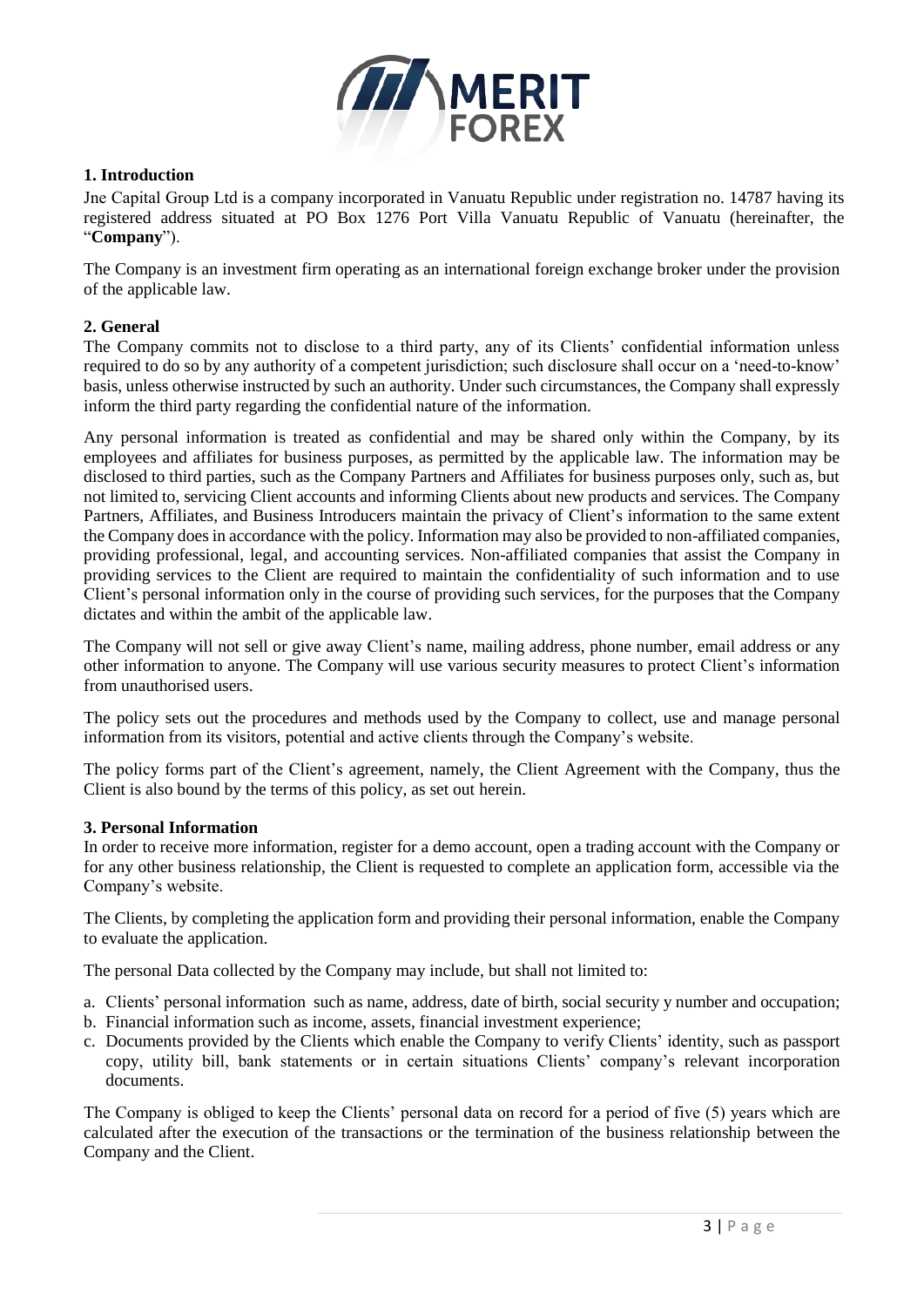

## <span id="page-3-0"></span>**4. General Requirements for Data Processing**

- a. Data processing means collection, recording, arrangement, storage, alteration, disclosing, consultation, extraction, use, transmission, cross-use transferring or granting access to third parties, interconnecting, closure, deletion or destruction of data, or several of the aforementioned operations, regardless of the manner in which they are performed or the means used;
- b. The Company shall compile a list and documentation of means used in data processing and shall keep records of data processing. The list of means used in data processing shall include the name, type and number of the equipment and the name of the manufacturer of the equipment; the name and number of the licence of the software used and the name of the software manufacturer; the location of the documentation of the software used;
- c. Persons engaged in the processing of data shall process data only for authorised purposes under the established conditions and according to the instructions and orders received, and they shall maintain the confidentiality of data which has become known to them in the course of performance of their duties and which are not intended for public use. Such confidentiality requirement continues after termination of the employment or service relationship with the Company;
- d. Unauthorised processing of data (including recording, alteration, deletion, reading, copying, (transmission), unauthorised transportation of records and any other unauthorised use of data (not prescribed by official duties) shall be prohibited;
- e. The Company shall implement adequate and sufficient measures to ensure that every data processing operation leaves a trace, which would afterwards enable identification of the person who performed the operation, the nature and time of the operation and any other relevant facts, including when, by whom and which data were recorded, altered or deleted, or when, by whom and which data in the data processing system were accessed, as well as information on any transmissions of data. A possibility for restoring the content of data before modifications shall be available when any modifications are made in data or documents;
- f. Every user of database shall be issued personal means of authentication, enabling them to use the database. The access password for electronic databases shall be changed at least once a quarter. The use of any means of automatic entry of passwords shall be prohibited. A user of the data processing system shall not have access to data, which are not required for authorised data processing and the performance of duties of that particular user;
- g. Adequate security measures, including encryption of data if necessary, shall be implemented upon transmission of data by means of data communication equipment or in the transport of records;
- h. The manager or an employee of the Company shall rely on justified expectation that data submitted by persons who submit data are correct. The manager or an employee of the Company shall, from time to time, verify the accuracy of data in the database(s) by requesting the data subject to check the data and, if necessary, make corrections or confirm the accuracy of data;
- i. Any incomplete or incorrect data known to the manager or an employee of the Company shall be closed and any necessary measures shall be taken promptly to supplement and correct the data in question. Upon a request of a data subject, the manager or an employee of the Company shall correct any incorrect data on the data subject in the database if the data subject notifies the manager or employee of the Company of the inaccuracy of the data on the data subject and submits correct data; the incorrect data shall be stored with the correct data and with a note indicating in which period the incorrect data were used;
- j. If the accuracy of data is in dispute, the data in questions shall be closed until confirmation of accuracy of the data or determination of correct data. Third persons who provided or received the data shall be promptly notified of any corrections made in data if it is technically feasible and does not lead to disproportionate expenses;
- k. Automatic decisions of the data processing system, without participation of the data subject, shall be permitted only on the conditions and pursuant to procedures specified by the applicable law.

#### <span id="page-3-1"></span>**5. Rights of the Data subject**

a. The data subject shall have the right to withdraw at any time the consent for the processing of personal data, in which case the Company shall cease processing the data to the corresponding extent;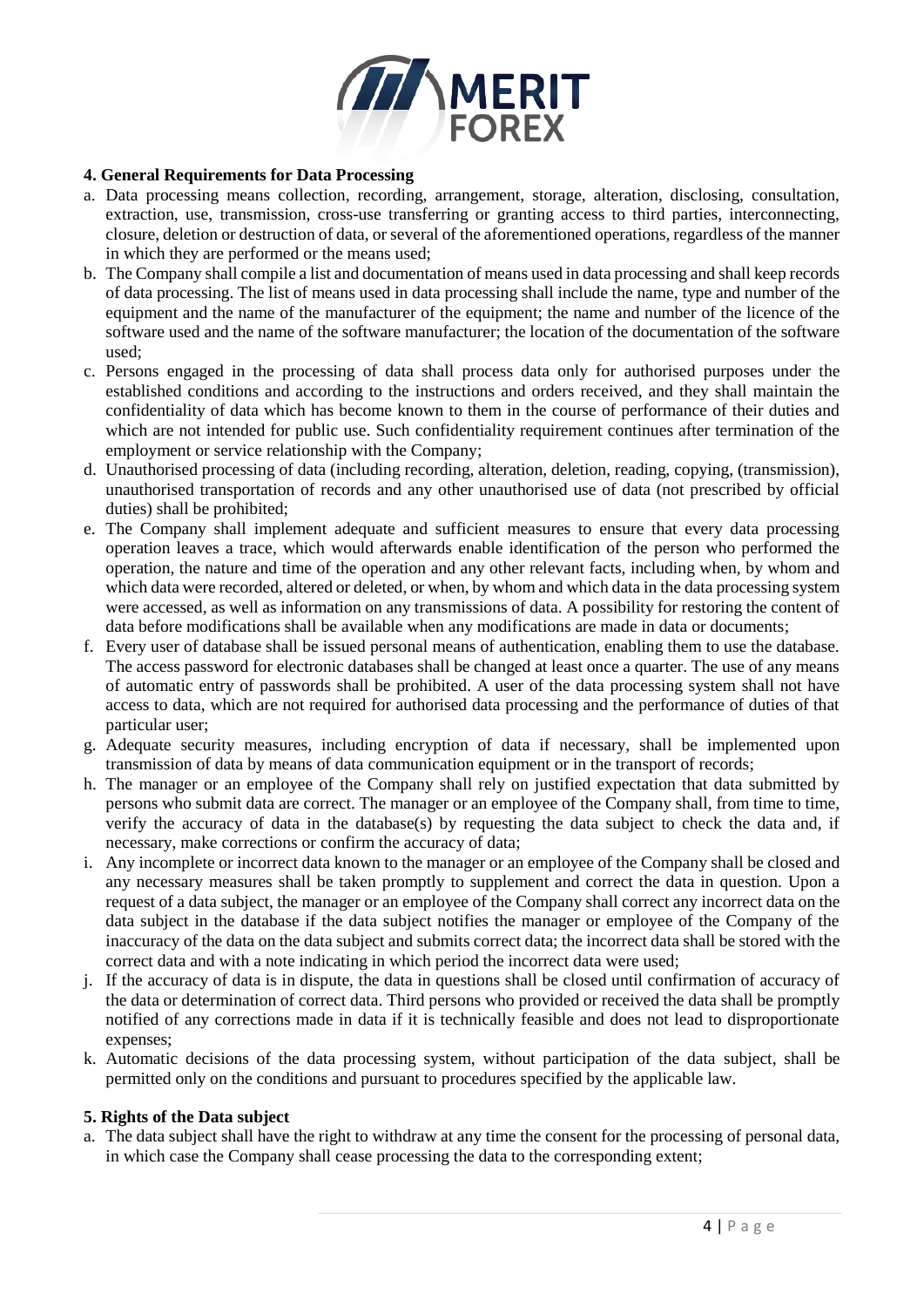

- b. Every person has the right to access data concerning themselves, which are collected in databases, unless this right is restricted by the applicable law. Decisions on granting or withholding authorisations for access to data and issuing copies of data shall be made by the executive manager of the Company;
- c. Upon request of the data subject, the Company shall notify the data subject of the data, which is available on the data subject in the database, and the sources of such data, the purpose of data processing and any third parties or categories of third parties that have receive authorisation for data transmission, as well as any other facts of which the owner (processor) of the database is required to notify the data subject, unless the right of the data subject to receive information is restricted by the applicable law. The data shall be issued by using the method requested by the data subject, if possible, within five (5) business days from the receipt of the respective request;
- d. In the cases specified by the applicable law, data shall be released to third parties with a statutory right to request and receive such data. In all other cases, data shall be released to third parties only if the data subject has granted a respective consent;
- e. Authorised persons may review, on site in the Company, the documents on the establishment of databases and any other documents pertaining to the databases.

# <span id="page-4-0"></span>**6. Data collected in databases**

- a. The Company may collect in databases any publicly available data or any data voluntarily submitted by data subjects. Only data necessary for the provision of service to the clients and/or for the performance of operations requested by the clients may be requested from the clients;
- b. The Company shall collect and process the Clients' data to the extent, which is necessary for the achievement of specified objectives (provision of services), and in a manner, which is designed for the specific purpose. Unnecessary data shall be deleted or destroyed at once. Use of data in any other manner than previously agreed is permitted only with a respective consent of the data subject or on the conditions specified by the applicable law;
- c. The managers and employees of the Company shall register and preserve the data and documents associated with the provision of services, including:
	- i. documents, which specify the rights and obligations of the Company and the clients, or the conditions of provision of service by the Company to the clients;
	- ii. details of provided services and transactions and any communications between the clients and the Company to the extent, which ensures an overview of the actions of the Company in the provision of services.
- d. The managers and employees of the Company shall register and preserve the data on the decisions pertaining to the business and management of the Company, and preserve the internal procedure rules of the Company;
- e. A person appointed by the Management Board of the Company shall keep records of the documents of the Company and shall organise preservation and archival of such documentation the conditions and pursuant to procedures specified by law and internal procedure rules (including periods of preservation);
- f. The Company shall preserve data for at least five years, unless other terms for the preservation of data or documents are prescribed by the applicable law and the internal regulations of the Company or the decisions of the managing bodies of the Company;
- g. Client agreements and/or conditions of the provision of service by the Company to the Clients shall be preserved for at least as long as the contractual or other legal relationship connected to the provision of investment services or ancillary investment services to the Client continues, unless a longer term is specified by the applicable law.

#### <span id="page-4-1"></span>**7. Cookies**

When using the Company's Website, we may use cookies to collect information. A cookie is a small data file that is stored on the Clients' computer, for the purpose of making it easier for them to navigate the Website by for example; remembering their IDs, passwords and viewing preferences, thus allowing them to visit memberonly areas of the Website without logging in again. The Clients can set their web browser to inform them when cookies are enabled, or to disable cookies. If the Clients do not wish to receive cookies, most web browsers will permit them to decline/disable cookies and in most cases will still allow them complete access to our Website.